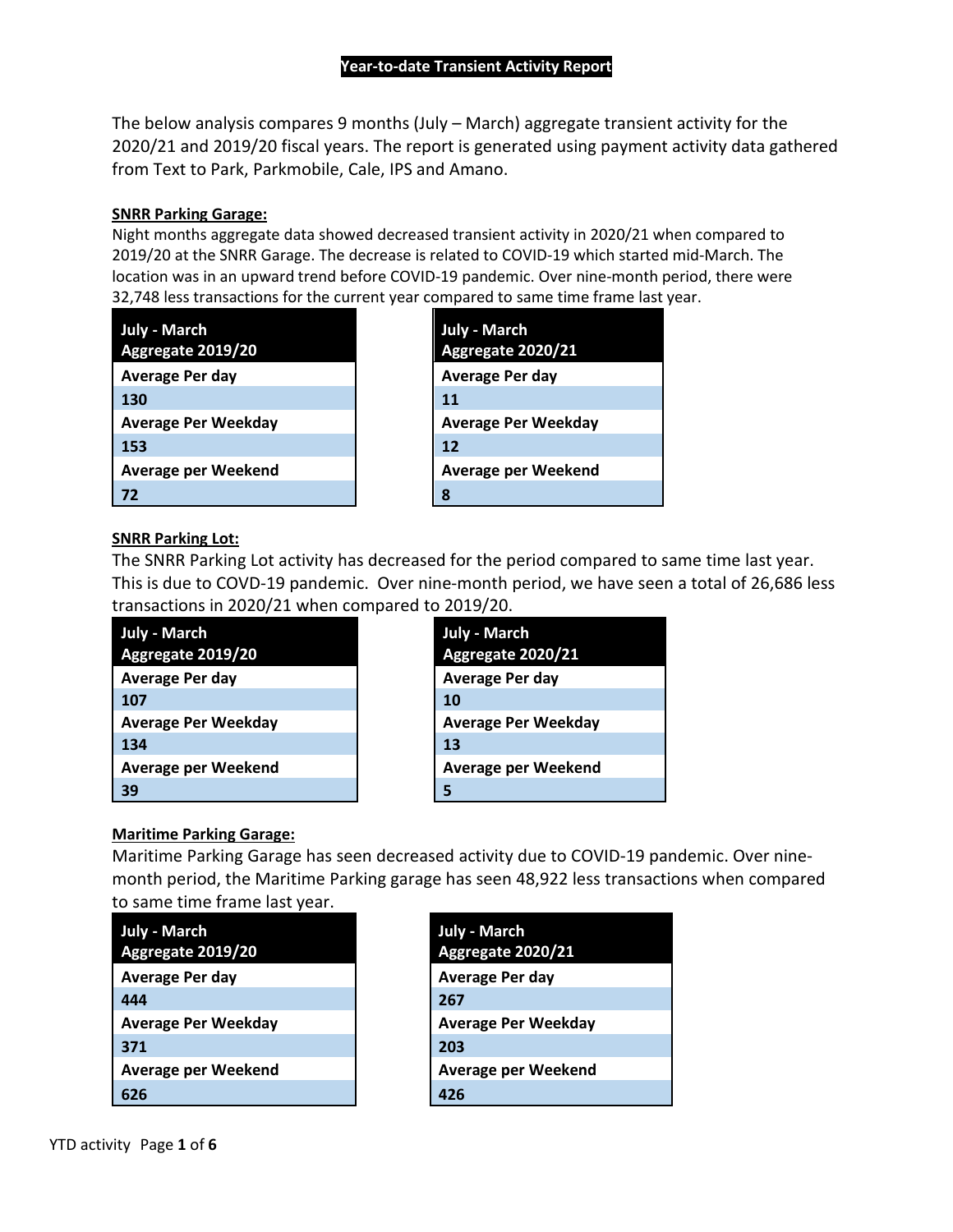## **Webster Parking Lot:**

When comparing nine months aggregate data for 2020/21 with 2019/20, the Webster parking lot has seen decreased activity in 2020/21. This is due to COVID19 pandemic coupled with full closure of the bowtie cinema. Over nine-month period, there were 96,811 less transactions in 2020/21 when compared to 2019/20.

| <b>July - March</b>        | <b>July - March</b>        |
|----------------------------|----------------------------|
| Aggregate 2019/20          | Aggregate 2020/21          |
| Average Per day            | Average Per day            |
| 476                        | 124                        |
| <b>Average Per Weekday</b> | <b>Average Per Weekday</b> |
| 406                        | 107                        |
| <b>Average per Weekend</b> | <b>Average per Weekend</b> |
| 653                        | 168                        |

| <b>July - March</b>        |
|----------------------------|
| Aggregate 2020/21          |
| <b>Average Per day</b>     |
| 124                        |
| Average Per Weekday        |
| 107                        |
| <b>Average per Weekend</b> |
| 168                        |

## **Haviland Lot**

Nine months aggregate data showed decreased activity in 2020/21 at the Haviland Lot. This is due to COVID-19 pandemic. There were 13,328 less transactions this year when compared to same time last year.

| July - March<br>Aggregate 2019/20 | July - March<br>Aggregate 2020/21 |
|-----------------------------------|-----------------------------------|
| <b>Average Per day</b>            | <b>Average Per day</b>            |
| 208                               | 160                               |
| <b>Average Per Weekday</b>        | <b>Average Per Weekday</b>        |
| 181                               | 139                               |
| <b>Average per Weekend</b>        | <b>Average per Weekend</b>        |
| 274                               | 212                               |

| <b>July - March</b>    |
|------------------------|
| Aggregate 2020/21      |
| <b>Average Per day</b> |
| 160                    |
| Average Per Weekday    |
| 139                    |
| Average per Weekend    |
| 212                    |

There were 2,107 less pay by phone transaction in 2020/21 when compared to 2019/20.

| <b>Parkmobile Transactions</b> |         |         |          |
|--------------------------------|---------|---------|----------|
|                                | 2019/20 | 2020/21 | Variance |
| July                           | 2117    | 2061    | -56      |
| August                         | 2400    | 2304    | -96      |
| Sept                           | 2109    | 2118    | 9        |
| Oct                            | 2191    | 2115    | -76      |
| Nov                            | 2392    | 1396    | -996     |
| Dec                            | 2330    | 1548    | -782     |
| Jan                            | 2395    | 1811    | -584     |
| Feb                            | 2578    | 1788    | -790     |
| Mar                            | 1149    | 2413    | 1264     |
| Total                          | 19661   | 17554   | -2107    |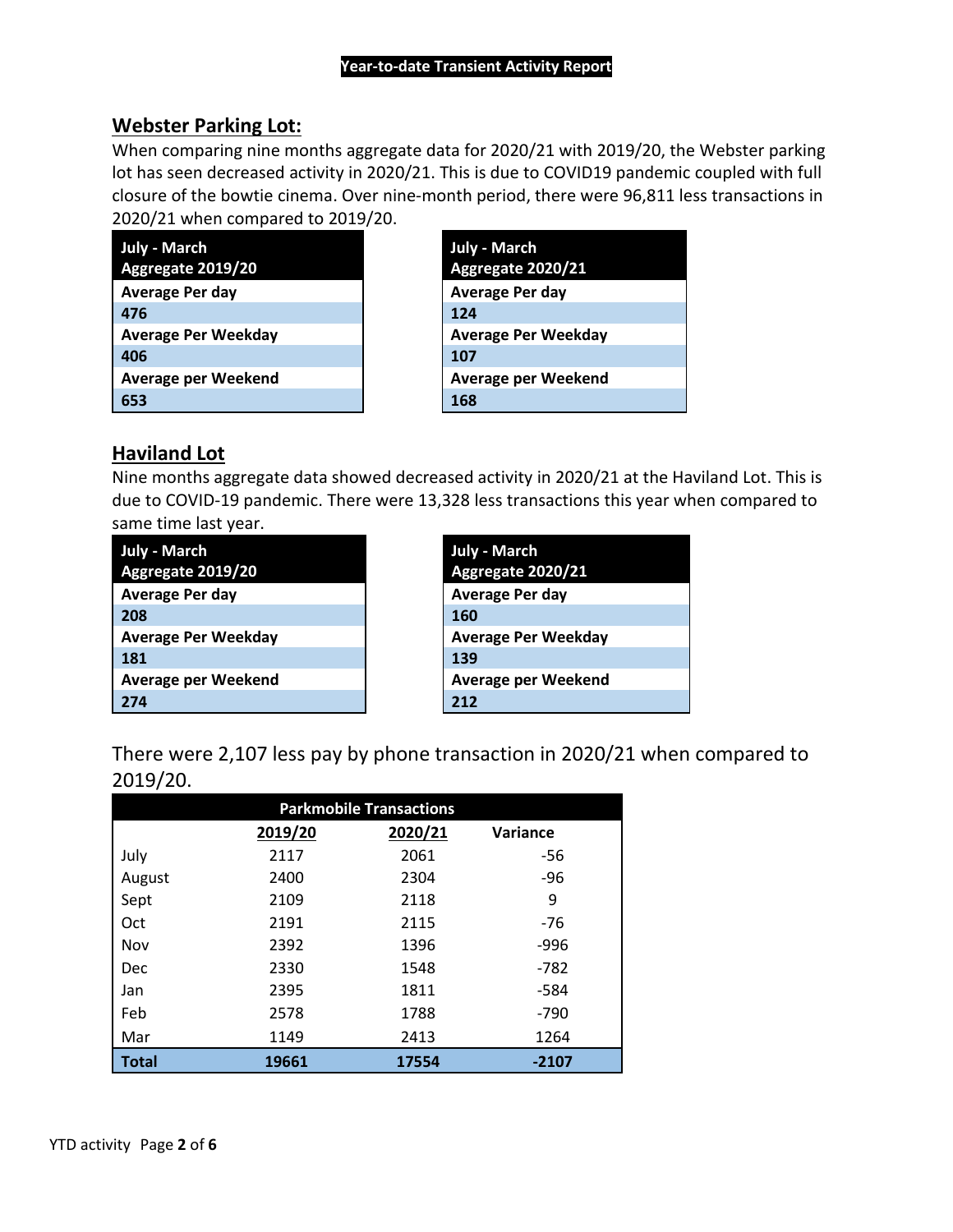## **North Water Lot**

North Water Parking Lot activity in 2020/21 has shown a decrease when compared to 2019/20. This is due to COVID-19 pandemic. Over nine-month period, the parking lot has seen 11,410 less transactions in 2020/21 when compared to same period in 2019/20.

| July - March<br>Aggregate 2019/20 | <b>July - March</b><br>Aggregate 2020/21 |
|-----------------------------------|------------------------------------------|
| Average Per day                   | Average Per day                          |
| 172                               | 131                                      |
| <b>Average Per Weekday</b>        | <b>Average Per Weekday</b>               |
| 153                               | 108                                      |
| <b>Average per Weekend</b>        | <b>Average per Weekend</b>               |
| 220                               | 187                                      |

There were 499 less pay by phone transaction in 2020/21 when compared to 2019/20.

| <b>Parkmobile Transactions</b> |         |         |          |
|--------------------------------|---------|---------|----------|
|                                | 2019/20 | 2020/21 | Variance |
| July                           | 1362    | 1380    | 18       |
| August                         | 1285    | 1473    | 188      |
| Sept                           | 1155    | 1316    | 161      |
| Oct                            | 1347    | 1291    | -56      |
| Nov                            | 1517    | 977     | $-540$   |
| Dec                            | 1258    | 1026    | $-232$   |
| January                        | 1390    | 1102    | $-288$   |
| February                       | 1431    | 976     | $-455$   |
| March                          | 632     | 1337    | 705      |
| Total                          | 11377   | 10878   | -499     |

## **Yankee Doodle Garage**

Nine months aggregate data at the Yankee Doodle Garage showed decreased transient activity in 2020/21 when compared to same time frame in 2019/20. The decrease is due to COVID-19 pandemic. The parking garage has seen 6,674 less transactions in 2020/21 when compared to same time frame in 2019/20.

| <b>July - March</b><br>Aggregate 2019/20 | <b>July - March</b><br>Aggregate 2020/21 |
|------------------------------------------|------------------------------------------|
| <b>Average Per day</b>                   | <b>Average Per day</b>                   |
| 50                                       | 26                                       |
| <b>Average Per Weekday</b>               | <b>Average Per Weekday</b>               |
| 41                                       | 26                                       |
| Average per Weekend                      | <b>Average per Weekend</b>               |
| 73                                       | 26                                       |

| <b>July - March</b><br>Aggregate 2020/21 |
|------------------------------------------|
| Average Per day                          |
| 26                                       |
| Average Per Weekday                      |
| 26                                       |
| Average per Weekend                      |
| 26                                       |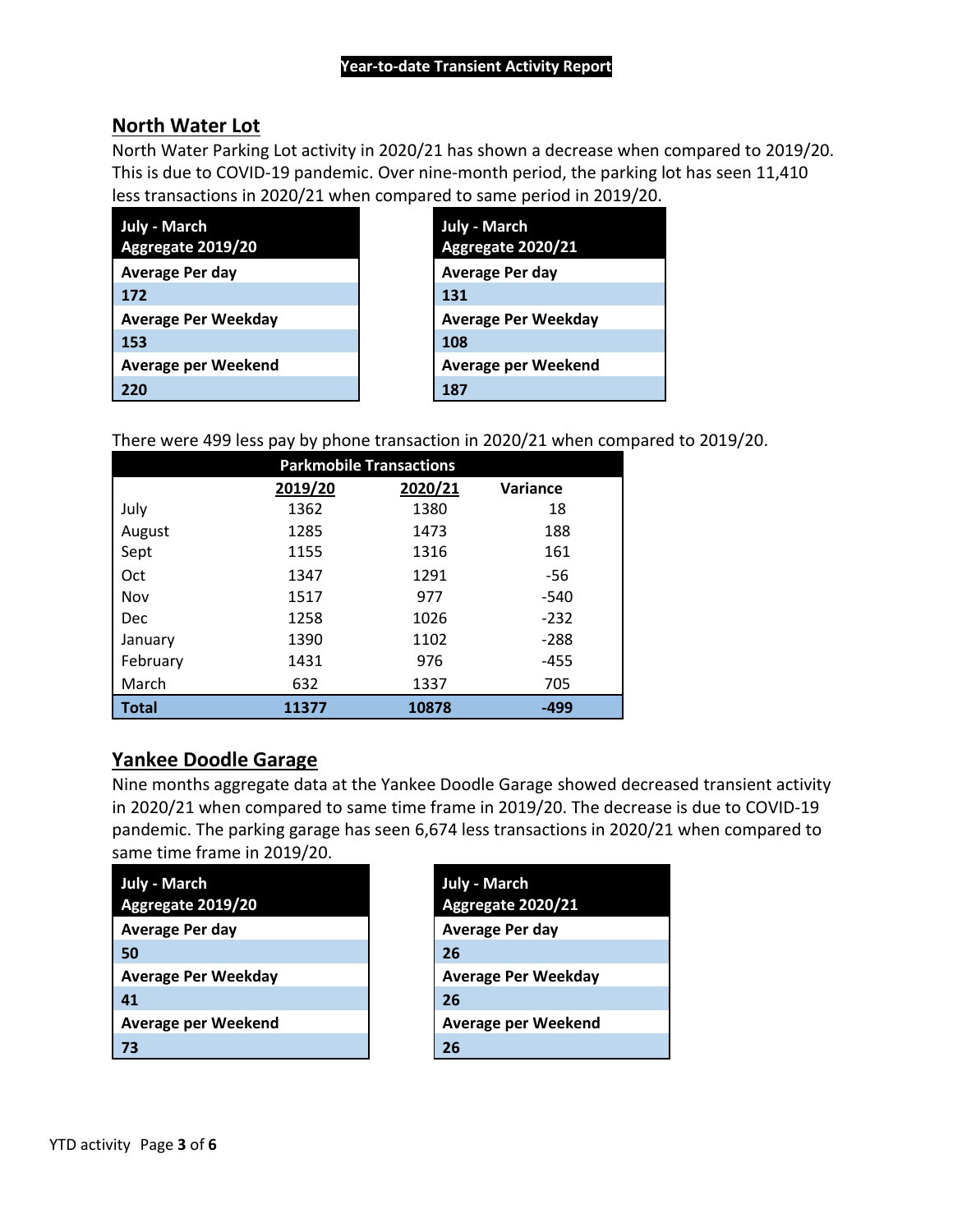# **Main Street Lot**

Nine months aggregate data showed decreased activity for 2020/21 when compared to same time frame in 2019/20. The decline is due to COVID-19. Over nine-month period, the parking lot has seen 13,193 less transactions in 2020/21 when compared to same time in 2019/20.

| July - March               | <b>July - March</b>        |  |
|----------------------------|----------------------------|--|
| Aggregate 2019/20          | Aggregate 2020/21          |  |
| <b>Average Per day</b>     | Average Per day            |  |
| 122                        | 74                         |  |
| <b>Average Per Weekday</b> | <b>Average Per Weekday</b> |  |
| 109                        | 72                         |  |
| <b>Average per Weekend</b> | Average per Weekend        |  |
| 154                        | 80                         |  |

## **Wall Street Lot**

Nine months aggregate data for the Wall Street Lot showed consistent activity in 2020/21 when compared with 2019/20. Over nine-month period, the parking lot has seen 1,023 more transactions in 2020/21 when compared to same time in 2019/20.

| <b>July - March</b>        | July - March Aggregate     |
|----------------------------|----------------------------|
| Aggregate 2019/20          | 2020/21                    |
| Average Per day            | Average Per day            |
| -63                        | 67                         |
| <b>Average Per Weekday</b> | <b>Average Per Weekday</b> |
| -65                        | 70                         |
| Average per Weekend        | <b>Average per Weekend</b> |
| -60                        | 59                         |

| <b>July - March Aggregate</b><br>2020/21 |
|------------------------------------------|
| <b>Average Per day</b>                   |
| 67                                       |
| <b>Average Per Weekday</b>               |
| 70                                       |
| <b>Average per Weekend</b>               |
| 59                                       |

# **Liberty Square Lot**

Nine months aggregate data showed decreased activity for the current year due to COVID-19 pandemic. There was a total of 8,373 less transactions in 2020/21 when compared to 2019/20.

| <b>July - March</b>        | July - March               |  |
|----------------------------|----------------------------|--|
| Aggregate 2019/20          | Aggregate 2020/21          |  |
| <b>Average Per day</b>     | <b>Average Per day</b>     |  |
| 105                        | 75                         |  |
| <b>Average Per Weekday</b> | <b>Average Per Weekday</b> |  |
| 92                         | 65                         |  |
| <b>Average per Weekend</b> | <b>Average per Weekend</b> |  |
| 137                        | 100                        |  |

| <b>July - March</b><br>Aggregate 2020/21 |
|------------------------------------------|
| Average Per day                          |
| 75                                       |
| Average Per Weekday                      |
| 65                                       |
| Average per Weekend                      |
| 100                                      |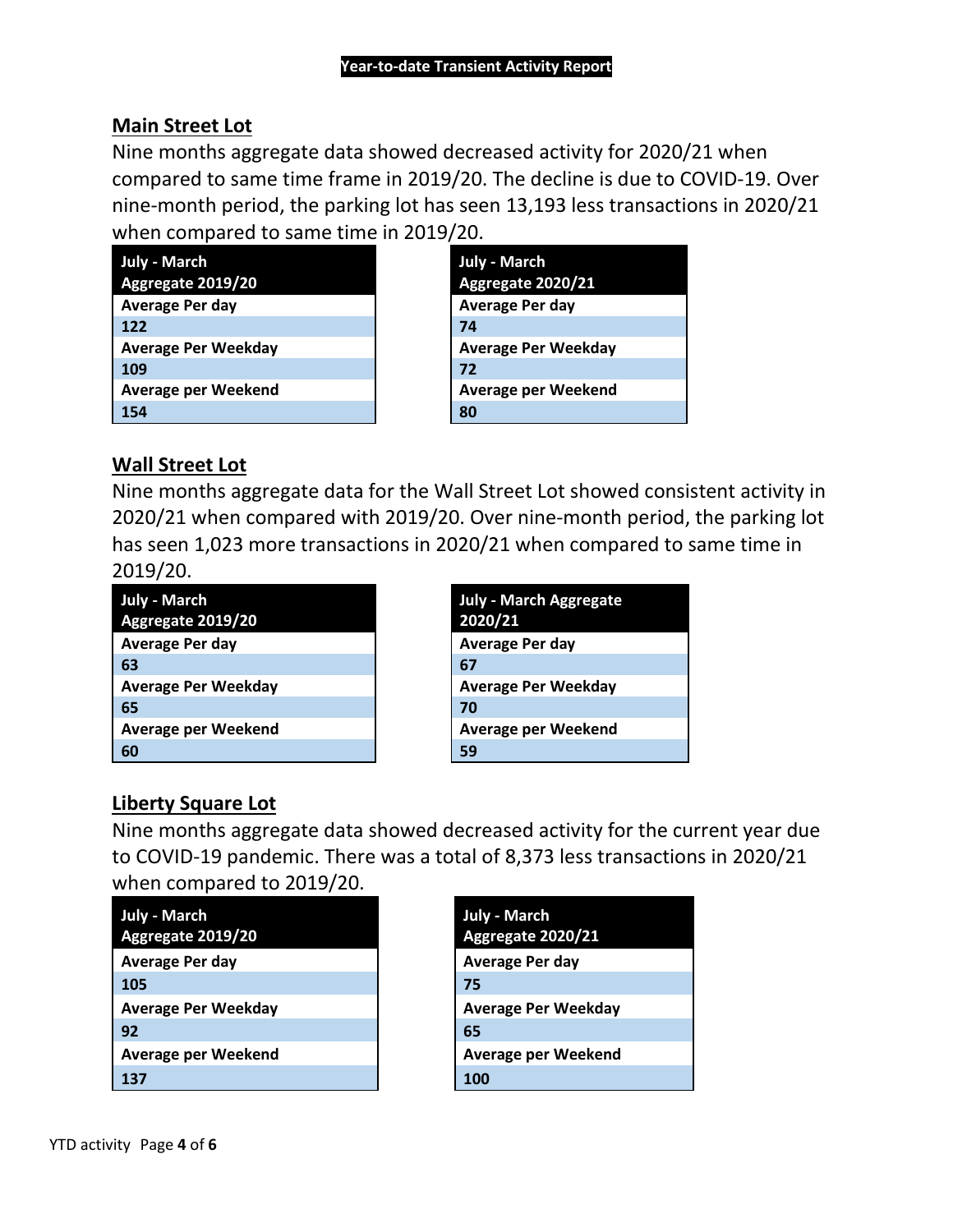# **On-Street Parking**

Nine months aggregate data for On-Street operation showed decreased activity in 2020/21 when compared to same time frame in 2019/20. This is due to COVID-19 pandemic coupled with the loss of parking spaces on Washington and North Main streets for outdoor dining. There was a total of 111,781 less transaction this year when compared to same time last year.

| Year-to-date aggregate (July - March) with current Hours of operations |                   |                   |                 |  |  |
|------------------------------------------------------------------------|-------------------|-------------------|-----------------|--|--|
| <b>Sub Area</b>                                                        | Aggregate 2020/21 | Aggregate 2019/20 | <b>Variance</b> |  |  |
| Ann St.                                                                | 3566              | 4781              | (1215)          |  |  |
| <b>Berkeley St.</b>                                                    | 245               | 334               | (89)            |  |  |
| <b>Haviland St.</b>                                                    | 21008             | 27988             | (6980)          |  |  |
| <b>Madison St.</b>                                                     | 1571              | 2275              | (704)           |  |  |
| <b>Maple St.</b>                                                       | 1732              | 2157              | (425)           |  |  |
| <b>Marshall St.</b>                                                    | 2787              | 3880              | (1093)          |  |  |
| <b>Merwin St</b>                                                       | 2538              | 4884              | (2346)          |  |  |
| <b>Monroe St.</b>                                                      | 535               | 2907              | (2372)          |  |  |
| N. Main St.                                                            | 50312             | 70855             | (20543)         |  |  |
| N. Water St.                                                           | 19987             | 25534             | (5547)          |  |  |
| <b>Orchard St</b>                                                      | 14281             | 17669             | (3388)          |  |  |
| <b>Quincy St.</b>                                                      | 10                | 7                 | 3               |  |  |
| S. Main St.                                                            | 43548             | 58613             | (15065)         |  |  |
| W. Washington St.                                                      | 15882             | 20040             | (4158)          |  |  |
| <b>Washington St.</b>                                                  | 86                | 54393             | (54307)         |  |  |
| <b>West Ave</b>                                                        | 18450             | 20152             | (1702)          |  |  |
| <b>Uptown Streets</b>                                                  | 51224             | 43074             | 8150            |  |  |
| <b>Grand Total</b>                                                     | 247762            | 359543            | (111,781)       |  |  |